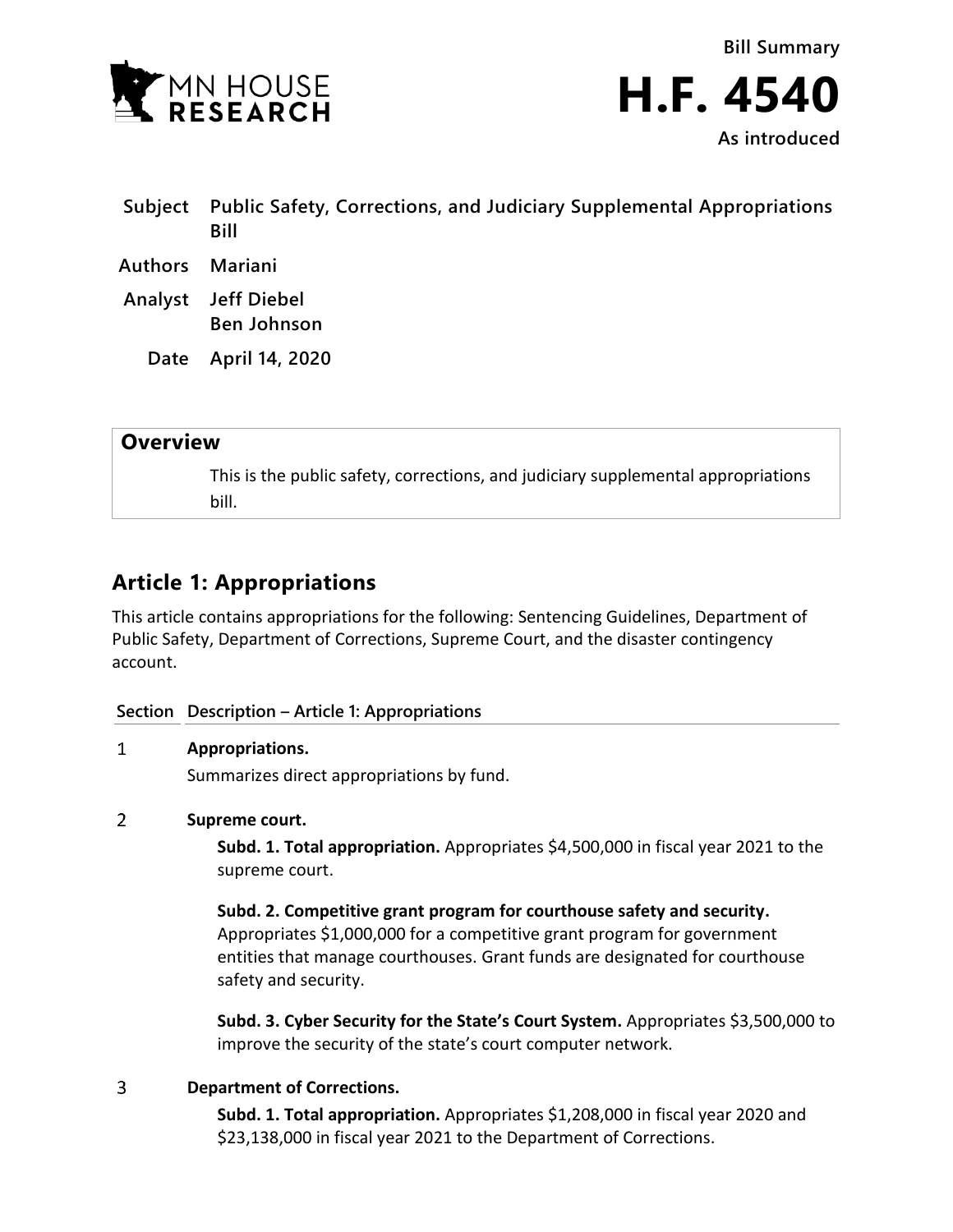# **Section Description – Article 1: Appropriations**

**Subd. 2. Correctional institutions.** Appropriates \$481,000 in fiscal year 2020 and \$12,669,000 in fiscal year 2021 to correctional institutions.

**(a) Safety in state correctional facilities.** Appropriates \$5,050,000 in fiscal year 2021 to upgrade critical security infrastructure and modernize critical security systems. \$200,000 in fiscal year 2021 is to study security reforms at St. Cloud and Stillwater.

**(b) Corrections overtime and staffing.** Appropriates funds in fiscal year 2020 and fiscal year 2021 for increased compensation costs including overtime.

**(c) Prison population reduction.** Reduces the base in fiscal years 2021, 2022, and 2023 based on an anticipated reductions in state prison beds needed because of increased use of community-based alternatives to supervised release revocations.

**Subd. 3. Community services.** Appropriates \$543,000 in fiscal year 2020 and \$9,483,000 in fiscal year 2021 for community services.

**(a) Safety in state correctional facilities.** Appropriates \$150,000 in fiscal year 2021 to expand the Department of Correction's inspection and enforcement unit.

**(b) Investments in community supervision partners.** Appropriates:

- \$3,925,000 in fiscal year 2021 to the community corrections act subsidy;
- **5310,000 in fiscal year 2021 to county probation officer reimbursements;**
- \$205,000 in fiscal year 2020 and \$430,000 in fiscal year 2021 for offender supervision in Meeker and Renville counties;
- **5422,000 in fiscal year 2021 to increase the Department of Correction's** offender supervision;
- \$2,613,000 in fiscal year 2021 to establish county and regional revocation intervention service centers; and
- **5365,000 in fiscal year 2021 to fund cognitive behavioral treatment,** community based sex offender treatment, and housing alternatives.

**(c) Corrections overtime and staffing.** Appropriates funds in fiscal year 2020 and fiscal year 2021 for increased compensation costs including overtime.

**Subd. 4. Operations support.** Appropriates \$184,000 in fiscal year 2020 and \$986,000 in fiscal year 2021 for the department's operations support group.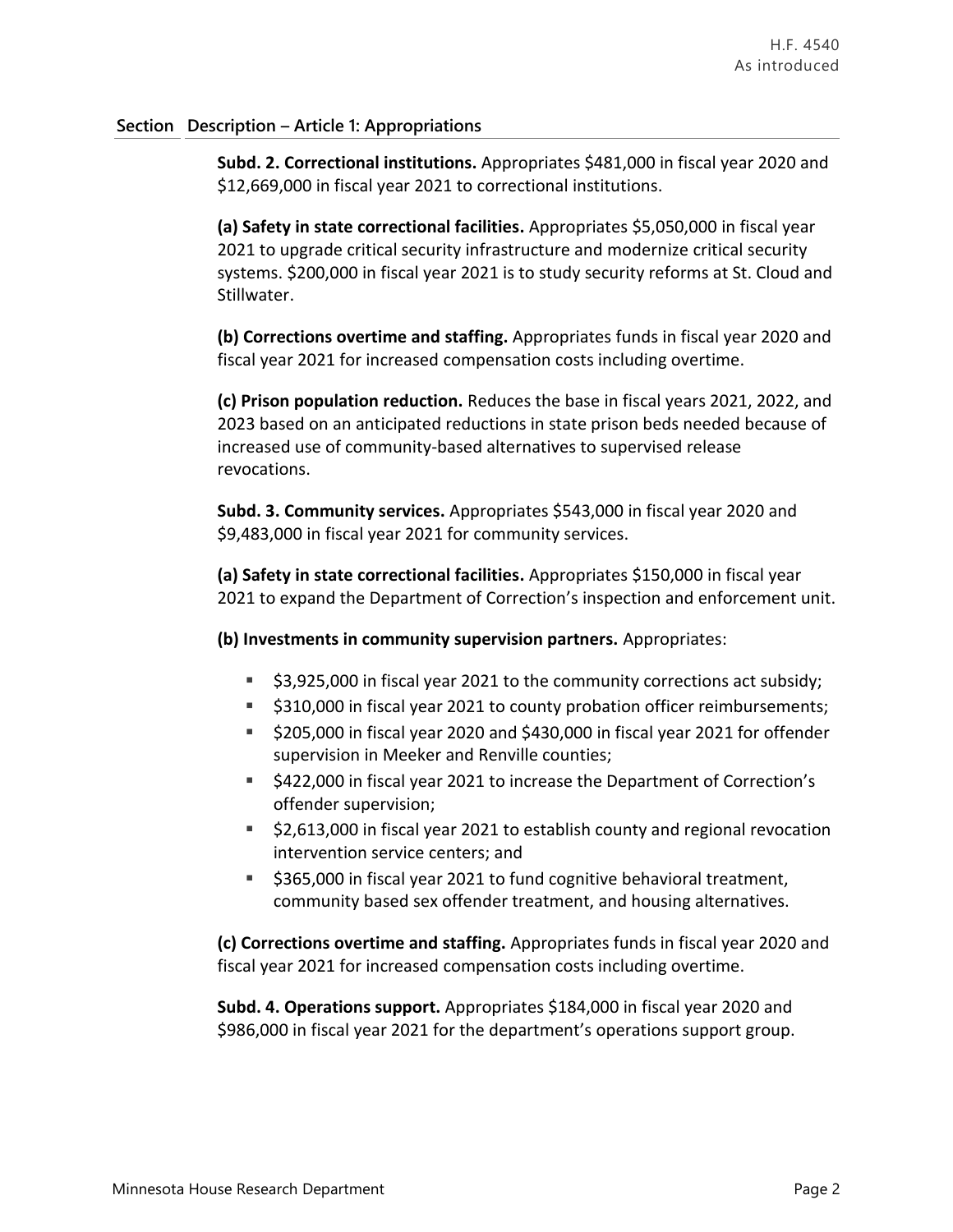# **Section Description – Article 1: Appropriations**

**(a) Safety in state correctional facilities.** Appropriates \$250,000 in fiscal year 2021 to fund leadership training and \$150,000 in fiscal year 2021 to expand employee support initiatives.

**(b) Corrections overtime and staffing.** Appropriates funds in fiscal year 2020 and fiscal year 2021 for increased compensation costs including overtime.

## $\overline{4}$ **Sentencing guidelines.**

Appropriates \$8,000 in fiscal year 2020 and \$36,000 in fiscal year 2021 to the Sentencing Guidelines Commission.

## 5 **Public safety.**

**Subd. 1. Total appropriation.** Appropriates \$8,232,000 in fiscal year 2021.

**Subd. 2. Criminal apprehension.** Appropriates \$6,232,000 in fiscal year 2021 to the BCA.

**(a) Coordinated Crime and Threat Reporting.** Appropriates \$1,750,000 to fund staff and operating costs necessary to manage the coordinated crime and threat reporting program.

# **(b) Storage, tracking, and testing for sexual assault examination kits.**  Appropriates \$3,096,000 to cover the cost of testing unrestricted sexual assault examination kits, storing restricted sexual assault examination kits, and development of a website for sexual assault survivors to track the status of their sexual assault examination kits.

**(c) Laboratory capacity enhancement to combat violent crime.** Appropriates \$1,386,000 to expand the capacity of the BCA's crime lab to process forensic samples related to violent crime.

**Subd. 3. Office of Justice Programs (OJP).** Appropriates \$2,000,000 to OJP for violence prevention grants. Of this amount:

- \$1,500,000 is for community-based violence prevention grants;
- **5400,000 is for an integrated gun violence response framework grant; and**
- $\uparrow$  \$100,000 is for a violence prevention coordinator position at DPS.

# 6 **Disaster Contingency Account.**

Transfers \$30,000,000 in fiscal year 2020 from the general fund to the disaster assistance contingency account.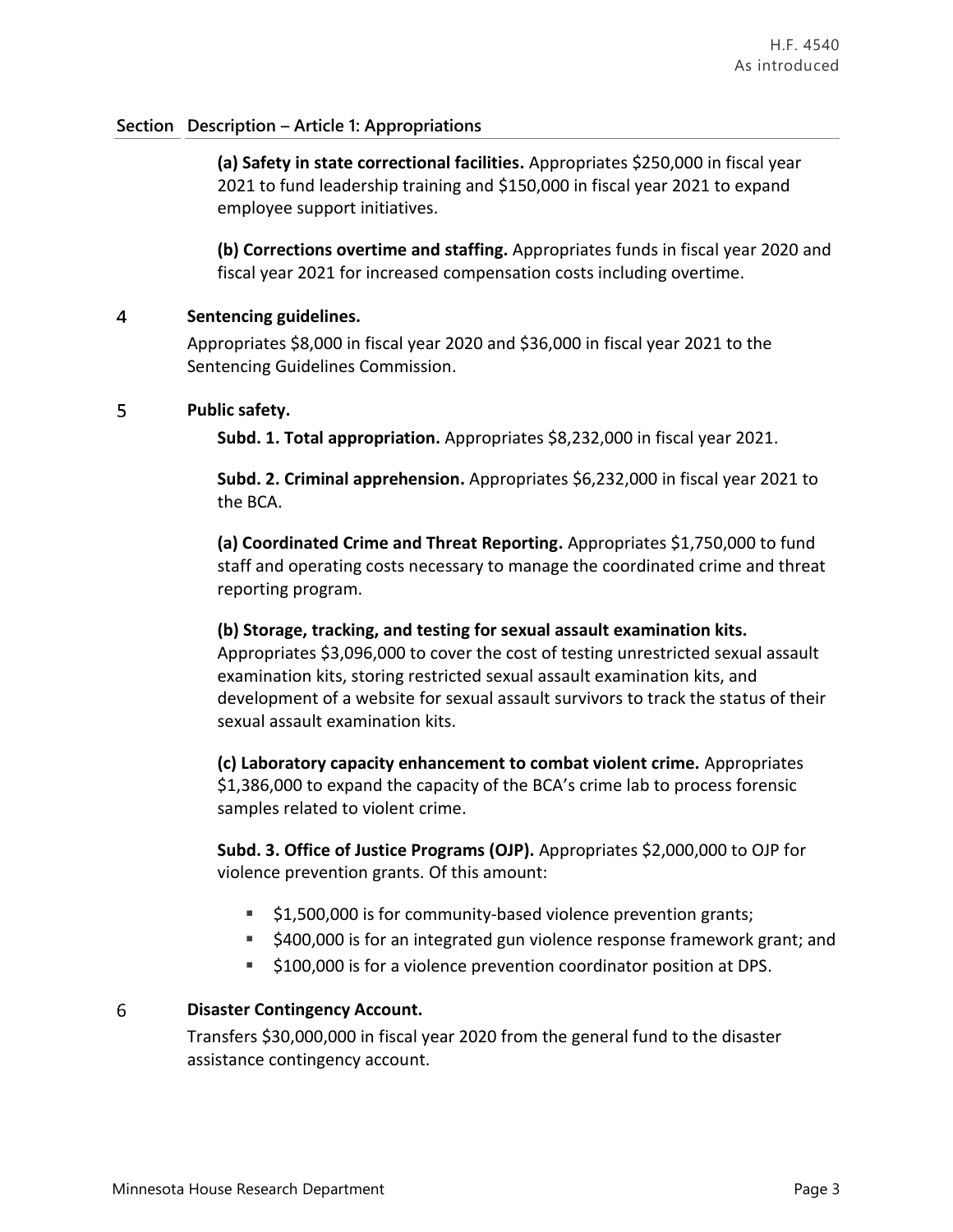# **Article 2: Policy**

This article provides for reimbursement to the Department of Corrections by counties who receive probation services from the DOC; establishes grants to reduce violent crime and develop a framework to respond to gun violence; provides for the storage of sexual assault examination kits, including the development of a sexual assault examination consent form and web database; requires a background check on contractors with access to the results of a federal criminal history records check; directs county aid to be transferred directly to the Board of Public Defense for approved expenses; and permits the state public defender to approve appointment of counsel other than the district public defender in certain cases.

# **Section Description – Article 2: Policy**

# $\mathbf{1}$ **Compensation.**

Amends the provision relating to compensation by counties to the Department of Corrections for probation supervision provided by the DOC. Provides that amounts equivalent to the reimbursement from counties for new or increased probation services are appropriated from the general fund to the commissioner of corrections and requires the commissioner of corrections to report those amounts to the commissioner of management and budget.

# $\overline{2}$ **Community-based violent crime prevention grants.**

Permits the commissioner of public safety to issue grants to local units of government that focus on strategies designed to impact and address violent crime. Eligible recipients must serve areas that are underserved or have high rates of violent crime and must demonstrate experience or capacity to implement strategies that will reduce violent crime. Strategies may include prevention, intervention, and enforcement to reduce the impact and prevalence of violence in communities.

# 3 **Gun violence prevention framework grant.**

Permits the commissioner of public safety to issue grants to develop a metropolitan area model for a gun violence response network. Eligible recipients must involve collaborations between a public health department from a city of the first class, a joint county and city public health agency, and a community-based social services agency. Proposals must address responses to gun violence, plan for gathering and disseminating information, and develop training curricula. Collaborators may contract with outside organizations and must report to the committees with jurisdiction over criminal justice funding and policy.

# $\overline{4}$ **Submission and storage of sexual assault examination kits.**

**(a)** Requires each unrestricted sexual assault examination kit to be tested and requires the kit to be retained indefinitely after being tested by the law enforcement agency investigating the case.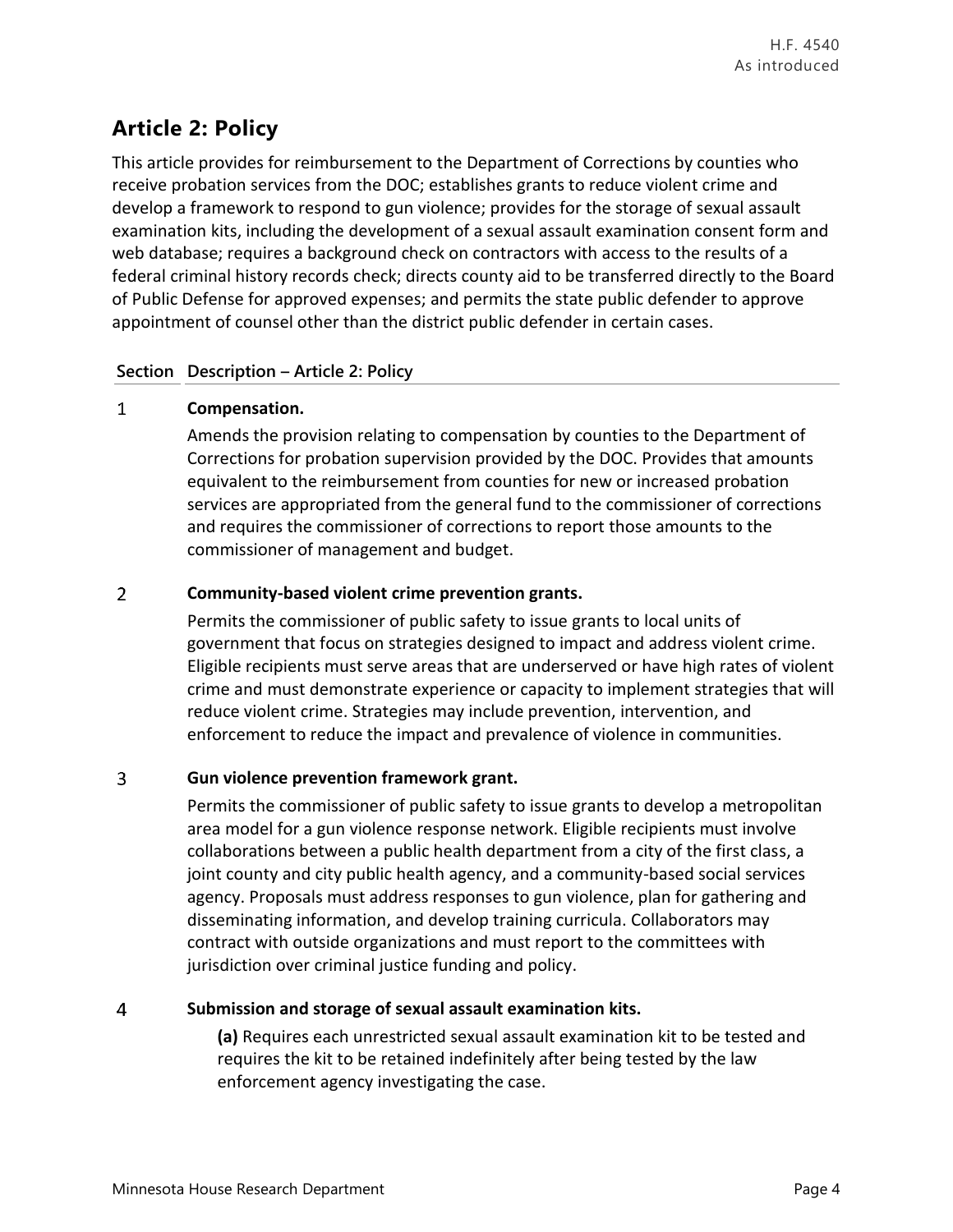# **Section Description – Article 2: Policy**

**(b)** Requires restricted sexual assault examination kits to be submitted to the BCA within 60 days and for the BCA to store the kits for at least 30 months. **[See, H.F. 2983]**

### **Uniform consent form.** 5

Directs the BCA to develop and distribute a uniform sexual assault examination kit consent form for victims of sexual violence. **[See, H.F. 2983]**

### 6 **Web database requirement.**

Requires the BCA to create a searchable web database where victims may determine the status of their sexual assault examination kits. **[See, H.F. 2983]**

### $\overline{7}$ **Authorized use; fee.**

Modifies the requirements for certain noncriminal justice agencies to have access to the state's Criminal Justice Communications Network. Under this proposal, before a contractor who works for a noncriminal justice agency that does not have a secure network connection may access federal criminal history records transferred to the agency via the state's criminal justice communications network, the contractor must pass a background check as prescribed in paragraph (h) of the amended statute.

#### 8 **Counties.**

Amends the process for payment of services provided by the Board of Public Defense under section 611.27. Under current law, the commissioner of revenue retains money to make reimbursements to the commissioner of management and budget for payments MMB makes to the Board of Public Defense. The bill provides for money to be directly appropriated to the Board of Public Defense and requires the Board to certify any amounts that are not expended or encumbered in a fiscal year.

### 9 **Request for other appointment of counsel.**

Permits a chief public defender to request that the state public defender authorize appointment of counsel other than the district public defender in some cases. Under current law, the state public defender must request that a district court judge appoint counsel.

### 10 **Addition of permanent staff.**

Makes a conforming change providing that a chief public defender may not request, and the state public defender may not approve, the addition of permanent staff.

### 11 **Appointment of counsel.**

Permits the state public defender to determine that the district public defender cannot provide adequate services to a defendant and then approve appointment of